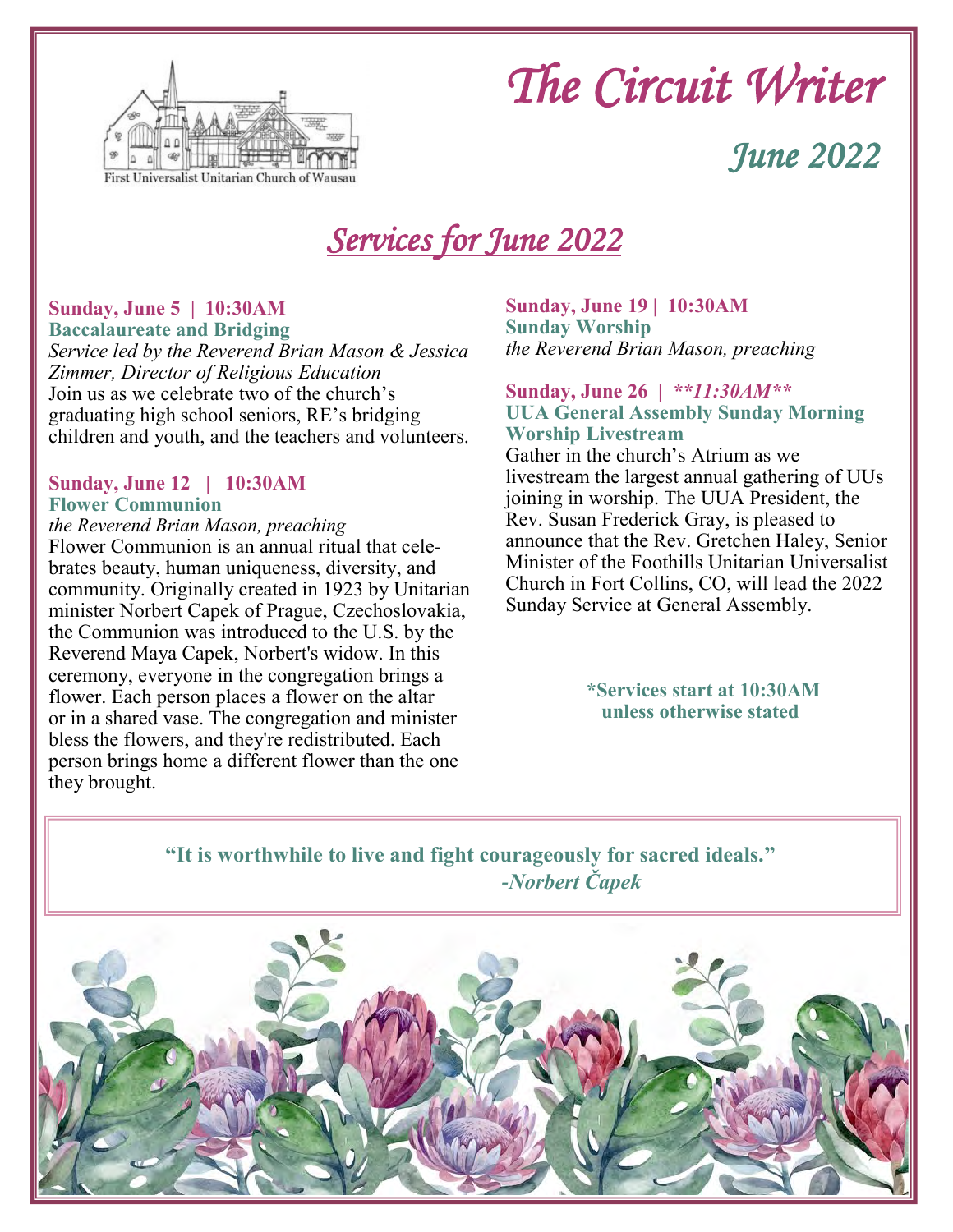## *REflections*

Summertime means, like school, our Religious Education program goes on break. Looking back over the RE year, there were so many wonderful things that happened. As part of our end of the year session, the Elementary RE group wrote a collaborative story with all their favorite things (some more fantastical than others) from the year. I present for your reading pleasure *The Little Frog Goes to the UU:*

Once upon a time, there was a little frog. The little frog was hopping along and came across the UU church where some kids had drawn a hopscotch with chalk. The frog loved to play hopscotch and hopped along the hopscotch right into the church. Inside, Margaret was playing the piano, and the frog, being quite musical, decided it wanted to play too. The little frog hopped right up on the piano. Inside the piano, the little frog found an Easter Egg hiding for the Easter Egg hunt and decided to hop inside. Someone found the egg, wanted to see if there were goodies inside and tossed the egg onto the ground. The little frog didn't like being tossed in the egg and decided to hop downstairs to RE. In RE, there were kids playing and having fun with their friends. A few kids noticed

and were startled by the frog. Admittedly, finding a frog in RE is a strange sight. So, the frog decided to head into the elevator and check out the scavenger hunt in Walker Hall. After exploring the building for a while, the frog realized it was snack time. It hopped back downstairs to get some goodies from the bake sale. After a good snack, the frog was feeling a bit tired, and decided to take a nap out on a car in a shady part of the parking lot. The owner of the car didn't notice the frog snoozing, and the little frog was quite surprised when it woke up at Rev. Brian's house. The little frog was so surprised it jumped onto Rev.

Brian's face! Rev. Brian liked the frog, and being a cool cucumber, put the frog down and didn't scream at all. The little frog thought about where to go next and remembered hearing about a game that was going to be played in RE. So, the little frog hopped back to the UU church, and played parachute with all the UU kids, who were not afraid of the frog anymore.

#### *The End!*

And a special thank you to all our RE Volunteers who helped make these (and more!) wonderful memories happen. Their dedication to our RE program and participants is clear. Many of them supported more than one program this year, and in a year when it would have been so much easier to say "no," they said "yes," and led RE with grace, flexibility, spirit, and heart.

When you see them around, please join me in thanking them for a wonderful year!

Heartfelt and deep appreciation to: Joni Hahn, Anne Jefferson, Sarah Mason, Jimmy Mayer, Karen Monarski, Kate Passineau, Karen Peterson, Jaime Rannow, Sally Schmidt, LeeAnn Venne, and Greg Zavadoski!

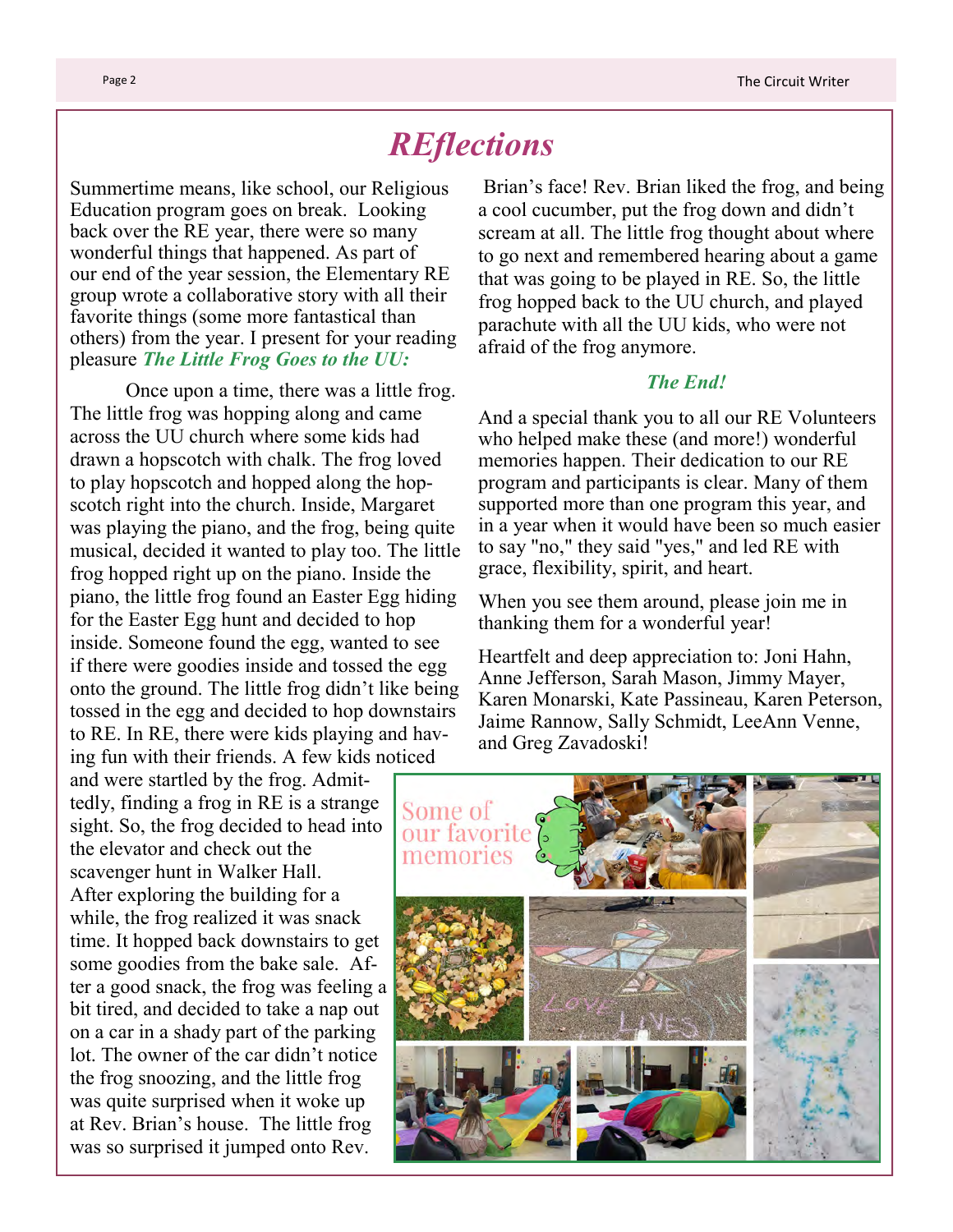## *From the Board Table*

As many of you may know, I'm new to the Northwoods. I moved to Antigo 4 years ago in May and started to explore my new home. In search of community, I took a chance that there might be a UU presence somewhere in the area and I was pleasantly surprised to see there was a church in Wausau; not too far away. So, early one Sunday morning in June, I ventured into the "big city" to check it out. I had modest expectations: perhaps a small community building housing an appropriately sized congregation. Imagine my surprise as I turned onto Grant Street and saw our church building for the first time. I was literally awe struck. I LOVE old stone buildings of any hue…but I ADORE the red stone masonry that our church is largely made of. I double checked to make sure I was in the right spot, and sure enough written clear as day First Universalist Unitarian Church. My heart was glad! In the years that followed, I have come to deeply appreciate the artistry of the building, inside and out. The building offers beauty in every room, every built-in structure. Spaces large and small that offer inspiration for the many activities of our congregation.

I've heard stories about how it used to be, back before the big renovation, and I've seen pictures of what it was like way back when. In June of 2018, when I first started coming, Yawkey Hall was off limits, undergoing major repair. When it re-opened, I marveled at the space; the work done was exquisite. As a member of the Board for the last 2 years, I've been more attuned to some of the ins and outs of maintaining this magnificent space:

- patching and repairing where water has crept uninvited,
- taking steps to encourage flying mammals to find a more appropriate roost,
- integrating technology to meet the moment to serve our congregation during the pandemic,
- deep cleaning that followed the unfortunate incident of vandalism last year,

and most recently, the beautiful work on the tower and finishing touches on interior walls throughout.

We are most fortunate to have members of our congregation dedicated to taking care of this building that has touched the lives and souls of so many. This past weekend, I asked our church administrator to show me the work that has been done most recently and it was a pleasure to take the time to appreciate the details. She showed me the freshly painted walls in the Atrium, in Yawkey Hall, and inside the tower. These are the final touches after much work has been done to repair (and prevent) water damage. Most notable, though, is the work done on the tower. I strongly encourage one and all to take some time to notice the restoration done there:

- the original exterior light fixture has been repaired and brought into working order,
- the stunning exterior door has been oiled and practically glows,
- the water damage around the stained glass windows has been repaired both inside and out.

Like all good restoration, the finished work is seamless and it's hard to imagine how it was not so long ago. Evidently, the plaster on the interior walls had crumbled away, leaving the brick exposed and making the most peculiar sound as it fell. Now, though, the plaster has been replaced and the windows are framed beautifully once again. Despite all that has been done, as with all things, the work continues and there are more projects on the horizon. I have full faith that the members of this congregation, and the people in the community who love the building as much as we do, will continue to take loving care of it for the next 150 years.

> In peace,  $\sim$ Kara Hall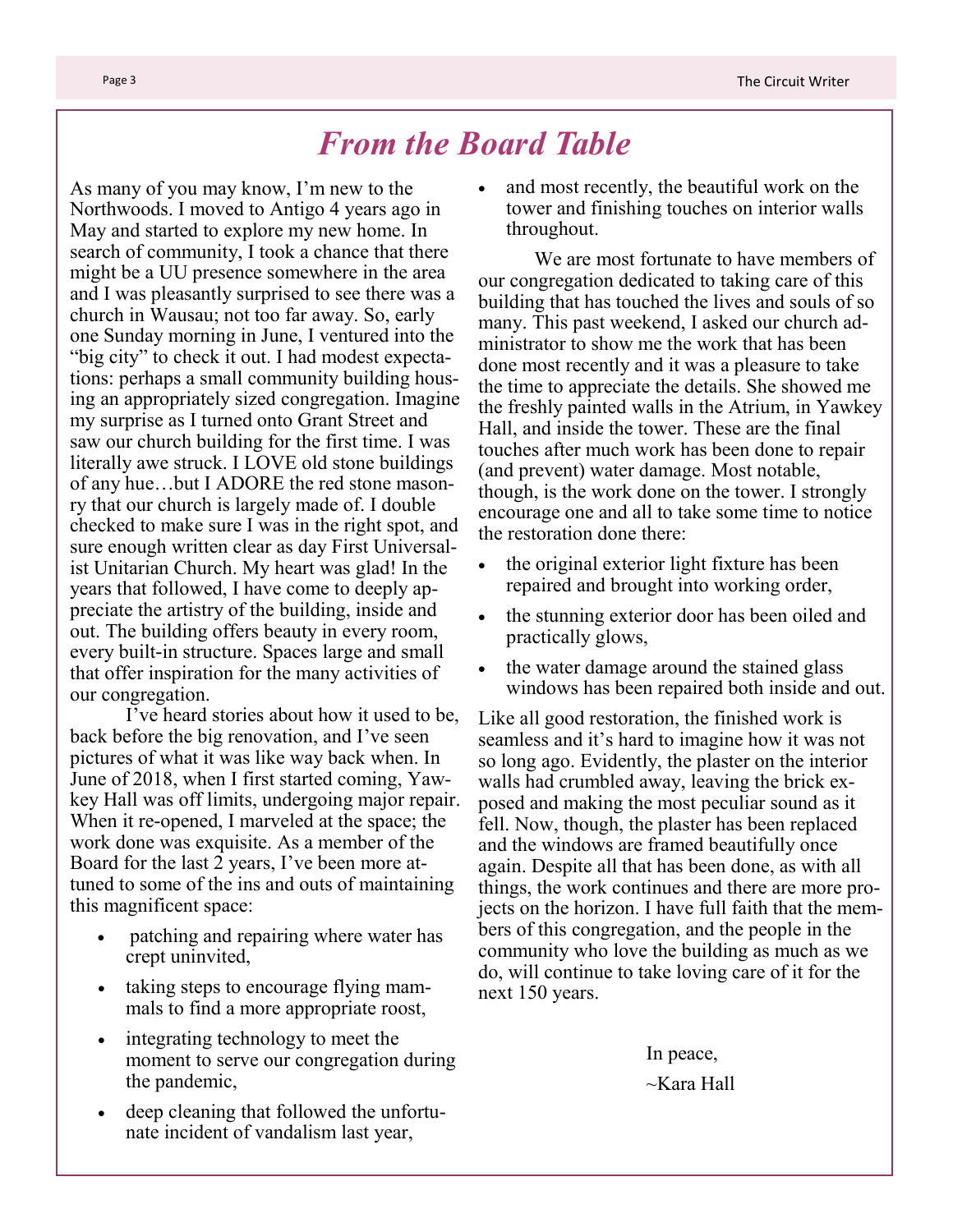## *Treasurer's Report to the Congregation*

Financial Results 1/1/2022 – 4/30/2022

| Key Annual Budget Numbers: |           | 2022 Pledges (Stewardship Drive Results): |           |  |  |
|----------------------------|-----------|-------------------------------------------|-----------|--|--|
| Total Income               | \$144,973 | Pledges Budget                            | \$350,000 |  |  |
| <b>Total Expense</b>       | \$137,683 | Pledges Actual                            | \$330,716 |  |  |
| Net Income                 | \$7,290   | Pledges Less Than Budget                  | \$19,284  |  |  |
|                            |           |                                           |           |  |  |

Outstanding Mortgage: \$130,171 Endowment Fund: \$614,587

Total Income was 106.7% of budget, while Total Expenses were 102.6% of budget.

Investment loss in the Endowment was \$83,846 from 1/1/2022 to 4/30/2022.

Thank you to everyone making pledges for 2022. The \$330,716 pledged for 2022 was 94.5% of our pledge goal (budget). While it represents only a 0.6% total dollar increase over 2021, since 9 fewer pledges were received for 2022, the average 2022 pledge, \$3,211, was 9.3% higher than the average 2021 pledge, \$2,939. More detail on pledge results by quartile are in #5 below.

During each of the six years I have served as a church treasurer, I created a pledge profile by quartile. A portion of the 2022 profile is shown in the table below. As I noted last year, while our profile seems similar year to year, it is notable that since the 2017 pledge year, the combined first two quartiles who give 50% of our pledge income has shrunk from 11.8% of pledgers to 7.8%, a decrease of more than one-third. Our dependency on a few members shouldering the responsibility for half our pledge income remains a concern. We need to address our long-term financial health through a funding mechanism that will help us meet future operations requirements by offsetting pledge shortfalls resulting from potential decreases in the amount received from those in the top two quartiles.

| Quartile     | 1st  | 2nd  | 3rd   | $\Lambda^{\text{th}}$ |
|--------------|------|------|-------|-----------------------|
| #Pledges     |      |      | 20    | 75                    |
| % of Pledges | 1.0% | 6.8% | 19.4% | 72.8%                 |
| UUA Guide    | 10%  | 15%  | 35%   | 40%                   |

Respectfully submitted,

Randy Jefferson Treasurer 05/26/2022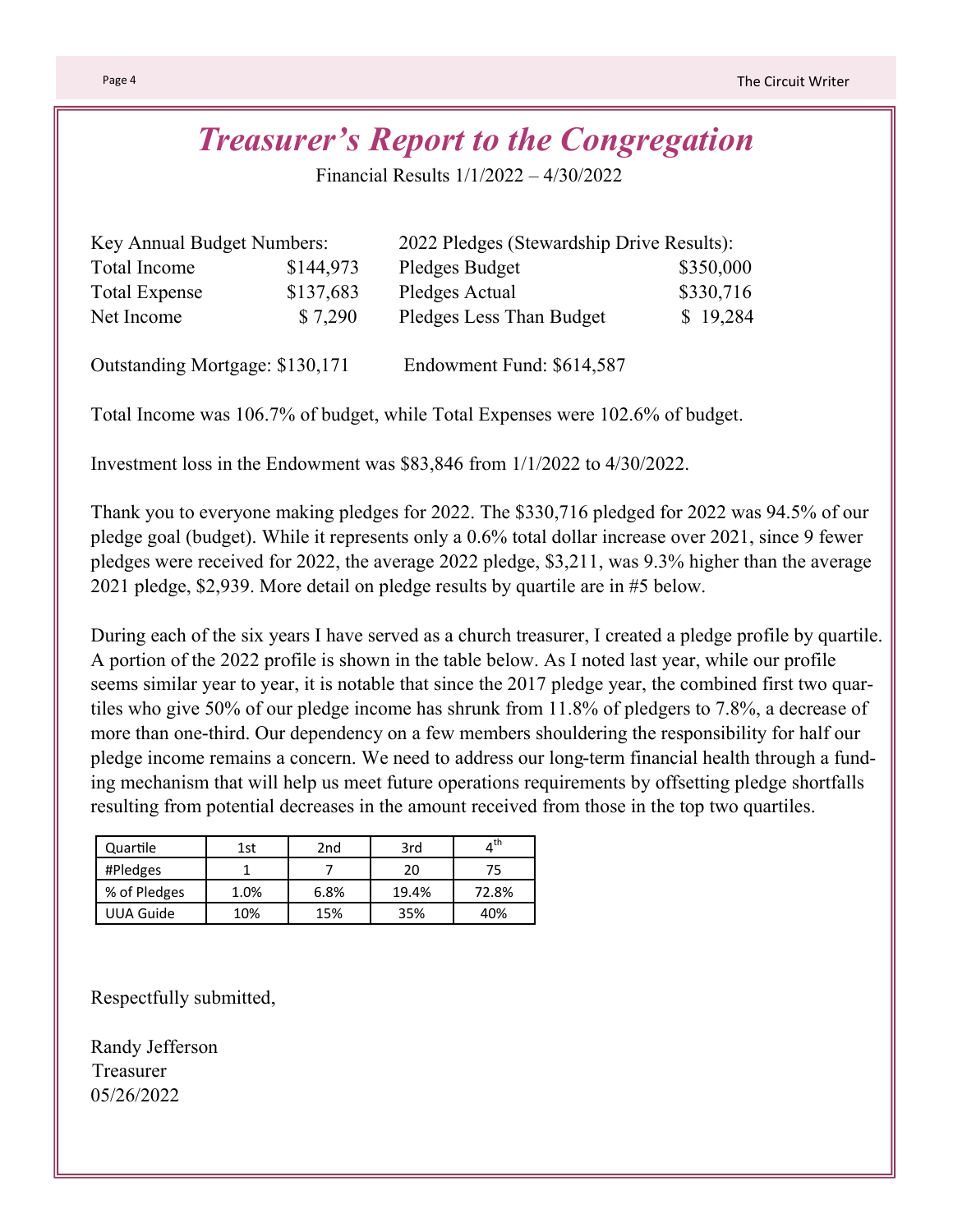## *Living Green*

The world outside my door is green now: leaf green, grass green, moss green, leopard frog green, peeper frog green, beetle wing green. I want to dance and eat and dream green. Then, too, there is the "green" of earth stewardship to celebrate. My heart rejoices in the many inspiring acts written on our community scroll in the six weeks since the launch of Project SEA-Change. Here is a sampling to savor with a cup of green tea.

**Bicycle, bicycle, bicycle, bicycle Bundle car-trip errands to save gas Bought a rain barrel Weeded milkweed garden No Mow May Ate more fresh food Walked to work Run a full dishwasher once a week Hung clothes on a line**

4999999999999996888888888888

By pausing to record an act of earth kindness on the scroll before or after each Sunday worship service, you encourage all of us to live according to the UU principle of "respect for the interdependent web of existence, of which we are all a part."

With heartfelt thanks, Donna Keuck for the EAG

### Join us for Pride, June 4th!

On Saturday, June 4, UU Wausau will be hosting a "Leave a Blessing, Take a Blessing" booth at the River District's Pride Fest on the 400 Block! Stop by the booth to leave a message of love and support on a message board, get your own rainbow blessing, and check out all the other family fun!

# Red Cross @ UU Wausau **Blood Drive**

Wednesday, June 15, 2022

## 10am-3pm

save a life. give the gift of blood.

First UU Wausau | 504 Grant Street | Wausau, WI 54403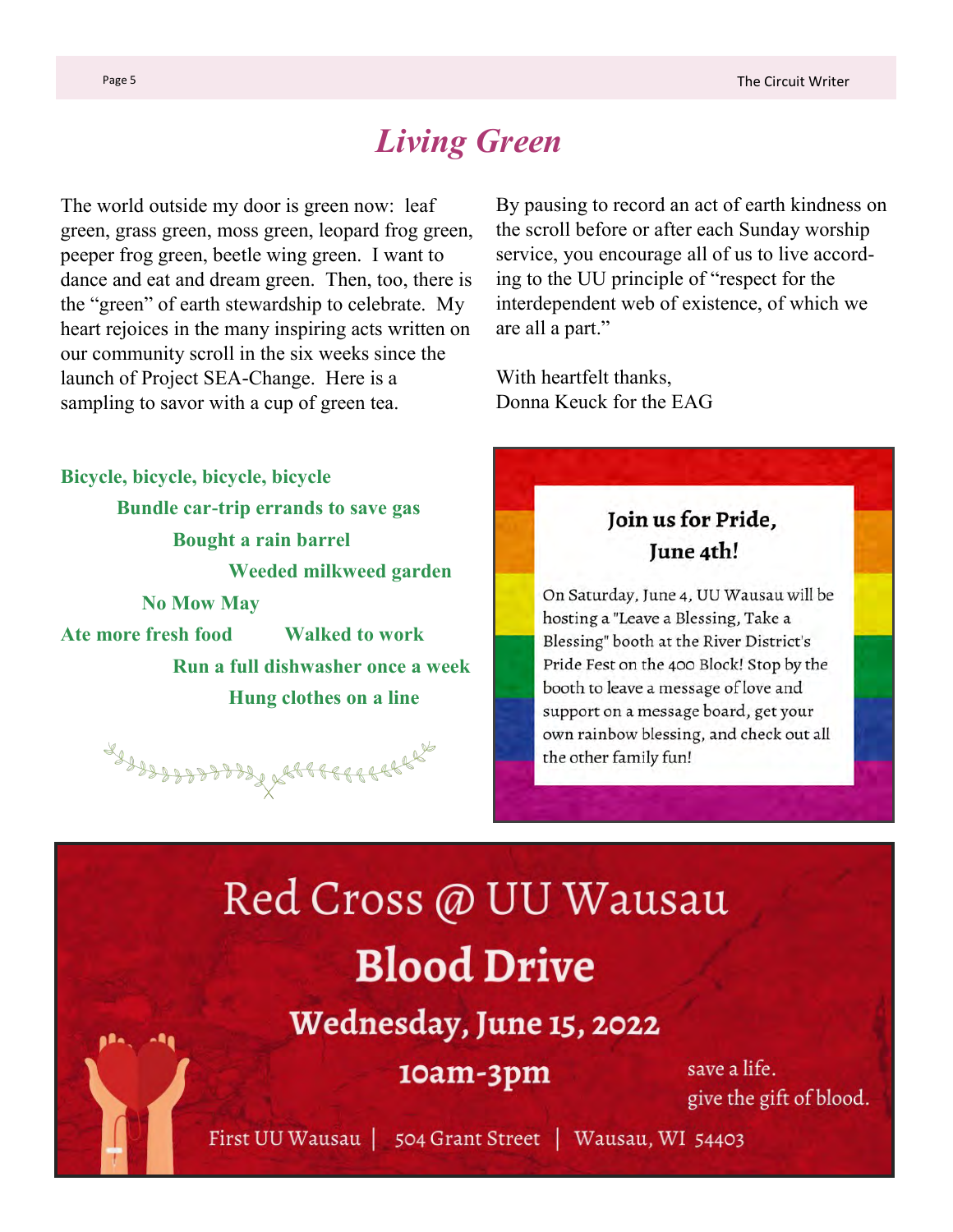## **The Seven Principles of UU Congregations**

Unitarian Universalist congregations affirm and promote seven Principles, which we hold as strong values and moral guides. We live out these Principles within a "living tradition" of wisdom and spirituality, drawn from [sources](https://www.uua.org/beliefs/what-we-believe/sources) as diverse as science, poetry, scripture, and personal experience.

As Rev. Barbara Wells ten Hove explains, "The Principles are not dogma or doctrine, but rather a guide for those of us who choose to join and participate in Unitarian Universalist religious communities."

**[1st Principle:](https://www.uua.org/beliefs/what-we-believe/principles/1st)** The inherent worth and dignity of every person;

[2nd Principle:](https://www.uua.org/beliefs/what-we-believe/principles/2nd) Justice, equity and compassion in human relations;

**[3rd Principle:](https://www.uua.org/beliefs/what-we-believe/principles/3rd)** Acceptance of one another and encouragement to spiritual growth in our congregations;

**[4th Principle:](https://www.uua.org/beliefs/what-we-believe/principles/4th)** A free and responsible search for truth and meaning;

**[5th Principle:](https://www.uua.org/beliefs/what-we-believe/principles/5th)** The right of conscience and the use of the democratic process within our congregations and in society at large;

**[6th Principle:](https://www.uua.org/beliefs/what-we-believe/principles/6th)** The goal of world community with peace, liberty, and justice for all;

**[7th Principle:](https://www.uua.org/beliefs/what-we-believe/principles/7th)** Respect for the interdependent web of all existence of which we are a part.

-*from* [www.uua.org](http://www.uua.org)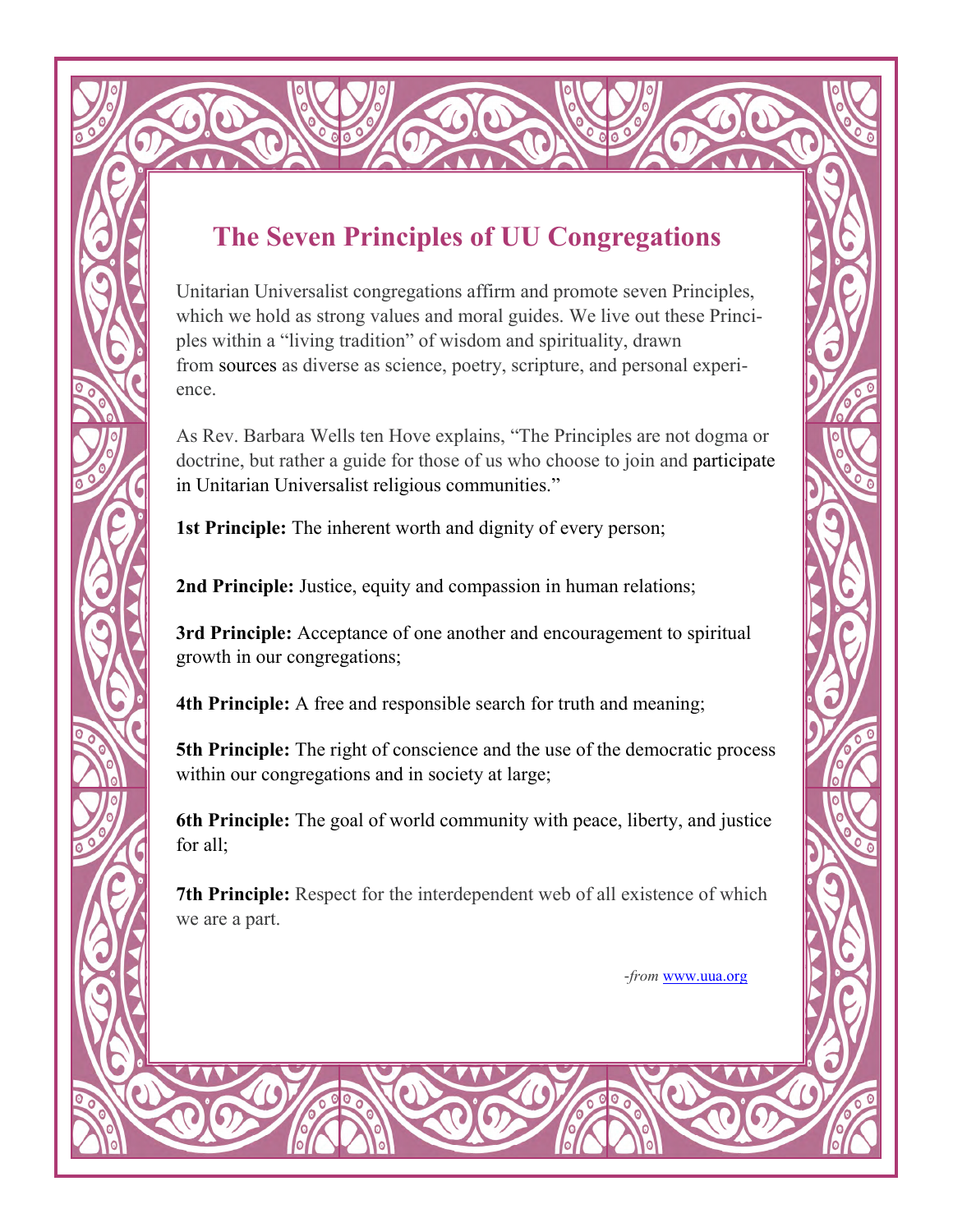. . . . . . . . . . . . . .

۰

# *June 2022*

| Sun                                                                                                                    | <b>Mon</b>                                            | <b>Tue</b>                                                  | <b>Wed</b>                                                                                  | <b>Thu</b>                                                      | Fri                                                                                                                                                                                                               | <b>Sat</b>                                                          |
|------------------------------------------------------------------------------------------------------------------------|-------------------------------------------------------|-------------------------------------------------------------|---------------------------------------------------------------------------------------------|-----------------------------------------------------------------|-------------------------------------------------------------------------------------------------------------------------------------------------------------------------------------------------------------------|---------------------------------------------------------------------|
|                                                                                                                        |                                                       |                                                             | June 1st<br>Knitting 10AM<br>Adult Choir 6:30pm                                             | $\overline{2}$<br><b>Tai Chi</b><br>6:30PM                      | 3                                                                                                                                                                                                                 | 4<br><b>Pride</b><br>at the<br>400 Block!                           |
| 5<br>10:30AM:<br><b>Baccalaureate</b><br>and Bridging Service<br>led by the Rev.<br>Brian Mason and<br>Jes Zimmer, DRE | 6<br><b>Office Closed</b><br><b>Women's AA</b><br>6PM | $\overline{7}$<br><b>Office Closed</b><br>Qi Gong<br>6:30PM | 8 Office Closed<br>Knitting 10AM<br>The New Yorker<br>Noon Swoon 12pm<br>Adult Choir 6:30pm | $\mathsf 9$<br><b>Office Closed</b><br><b>Tai Chi</b><br>6:30PM | 10                                                                                                                                                                                                                | 11                                                                  |
| 12<br>10:30AM:<br><b>Flower Communion</b><br>led by the Rev. Brian<br>Mason                                            | 13<br><b>Women's AA</b><br>6PM                        | 14<br>Qi Gong<br>6:30PM                                     | 15<br>Knitting 10AM<br>The New Yorker<br>Noon Swoon 12pm                                    | 16<br><b>Tai Chi</b><br>6:30PM                                  | 17                                                                                                                                                                                                                | 18                                                                  |
| 19<br>10:30AM:<br><b>Sunday Worship</b><br>led by the Rev. Brian<br>Mason                                              | 20<br><b>Women's AA</b><br>6PM                        | 21<br><b>BOT Meeting</b><br>6:30PM<br>Qi Gong<br>6:30PM     | 22<br>Knitting 10AM<br>The New Yorker<br>Noon Swoon 12pm                                    | 23<br><b>Tai Chi</b><br>6:30PM                                  | 24                                                                                                                                                                                                                | 25<br>Elmae<br>Passineau Art<br>Show & Silent<br>Auction<br>1pm-3pm |
| 26<br>***11:30AM***<br><b>UUA General Assembly</b><br><b>Sunday Morning</b><br><b>Worship Livestream</b>               | 27<br><b>Women's AA</b><br>6PM                        | 28<br>Qi Gong<br>6:30PM                                     | 29<br>Knitting 10AM<br>The New Yorker<br>Noon Swoon 12pm                                    | 30<br><b>Tai Chi</b><br>6:30PM                                  | The Church Office will be<br>closed from June 6th through<br>June 9th. Please contact<br><b>Brian Mason if an emergency;</b><br>otherwise, Danika will return<br>your e-mail or call when she<br>is back in town. |                                                                     |